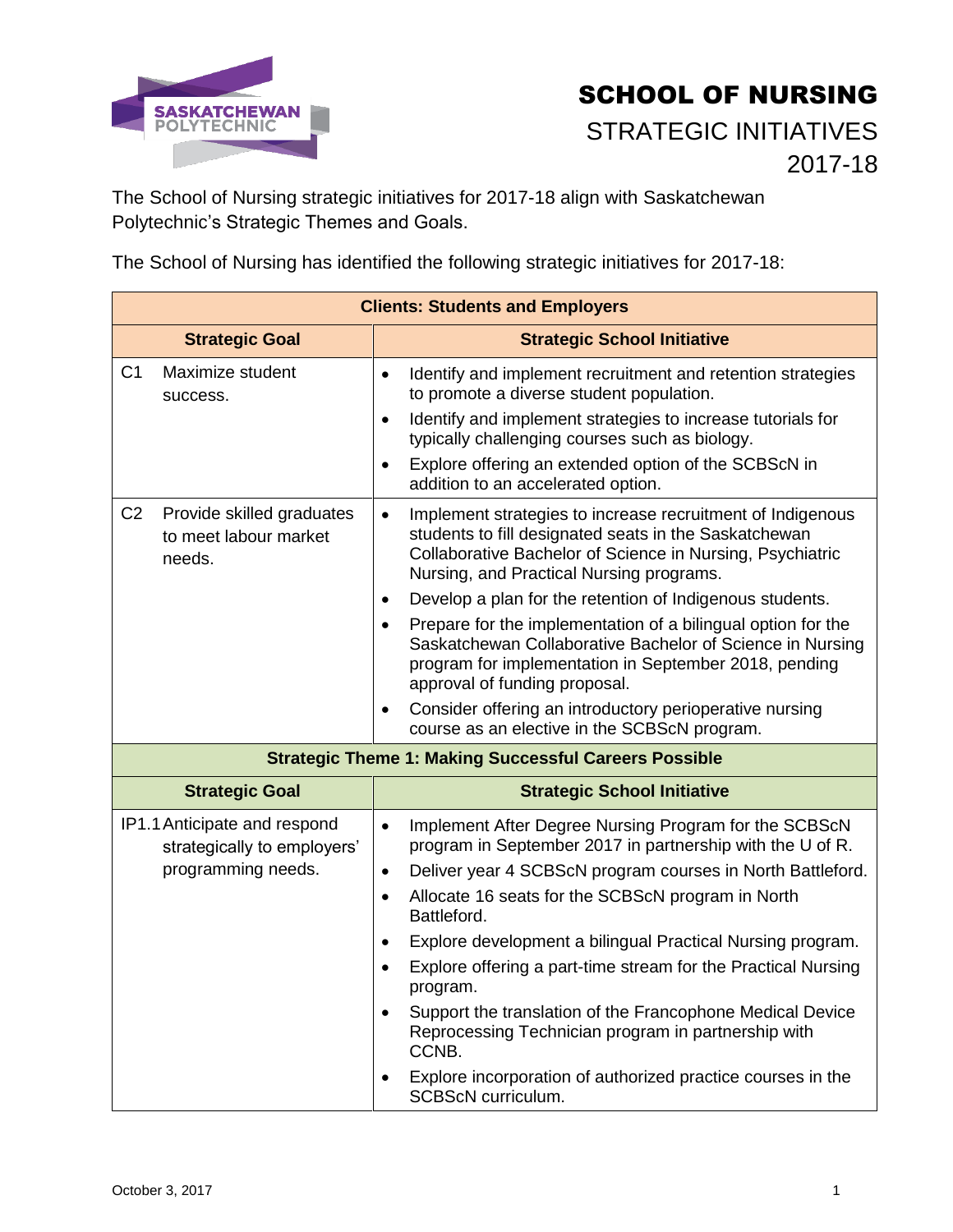| IP1.2 Facilitate learning<br>pathways to support<br>lifelong learning.                                                       | Prepare and submit a proposal for the implementation of a<br>$\bullet$<br>direct entry option for the Bachelor of Psychiatric Nursing<br>program in 2018.<br>Address transfer credit for APHY 162 and APHY 262 to the<br>$\bullet$ |
|------------------------------------------------------------------------------------------------------------------------------|------------------------------------------------------------------------------------------------------------------------------------------------------------------------------------------------------------------------------------|
|                                                                                                                              | SCBScN program.                                                                                                                                                                                                                    |
| <b>Strategic Theme 2: Advancing Economic and Social Prosperity</b>                                                           |                                                                                                                                                                                                                                    |
| <b>Strategic Goal</b>                                                                                                        | <b>Strategic School Initiative</b>                                                                                                                                                                                                 |
| IP2.1 Advance strategic<br>partnerships and<br>alliances.                                                                    | Explore further partnerships with Indigenous communities.<br>$\bullet$                                                                                                                                                             |
| IP2.2 Increase the participation<br>and success of<br>Aboriginal, international,<br>newcomers and other<br>diverse learners. | Pursue approval of proposal for international projects with<br>$\bullet$<br>IAFU in Saudi Arabia.                                                                                                                                  |
|                                                                                                                              | Expand opportunities for international nursing experiences<br>$\bullet$<br>for students and faculty.                                                                                                                               |
|                                                                                                                              | Practical Nursing student experience in Brown's Town,<br>$\circ$<br>Jamaica                                                                                                                                                        |
|                                                                                                                              | SCBScN students experience in China and South Korea<br>$\circ$                                                                                                                                                                     |
|                                                                                                                              | Continue Psychiatric Nursing student experience in<br>$\circ$<br>Ternopil, Ukraine                                                                                                                                                 |
|                                                                                                                              | <b>Continue Practical Nursing and Psychiatric Nursing</b><br>$\circ$<br>student experiences in Uganda                                                                                                                              |
|                                                                                                                              | Continue SCBScN student experiences in Herbertpur,<br>$\circ$<br>India and Colima, Mexico                                                                                                                                          |
| IP2.3 Foster a culture of social<br>responsibility.                                                                          | Continue to track the engagement in service initiatives by<br>$\bullet$<br>faculty, staff and students.                                                                                                                            |
|                                                                                                                              | Continue to engage Psychiatric Nursing student clinical<br>$\bullet$<br>practice experience in La Ronge.                                                                                                                           |
| <b>Strategic Theme 3: Pursuing Excellence in Program Quality and Innovation</b>                                              |                                                                                                                                                                                                                                    |
| <b>Strategic Goal</b>                                                                                                        | <b>Strategic School Initiative</b>                                                                                                                                                                                                 |
| IP3.1 Optimize program quality.                                                                                              | Increase integration of interprofessional education plan that<br>$\bullet$<br>includes classroom, lab and clinical practice education.                                                                                             |
|                                                                                                                              | Engage in the Saskatchewan Registered Nurses'<br>$\bullet$<br>Association (SRNA) program approval process for the<br>Nursing Re-entry program with site visit in April 2018.                                                       |
|                                                                                                                              | Engage in the Saskatchewan Registered Nurses'<br>$\bullet$<br>Association (SRNA) program approval process Orientation<br>to Nursing in Canada for IENs program with site visit in April<br>2018.                                   |
|                                                                                                                              | Engage in the Saskatchewan Association of Licensed<br>٠<br>Practical Nurses (SALPN) program approval process for the<br>Practical Nursing program.                                                                                 |
|                                                                                                                              | Implement the Academic Model for the following programs:<br>$\bullet$<br>Diabetes Education for Health Care Professionals<br>O<br><b>Emergency Nursing.</b><br>$\circ$                                                             |
|                                                                                                                              | Develop and implement indigenization across the School of<br>٠<br>Nursing.                                                                                                                                                         |